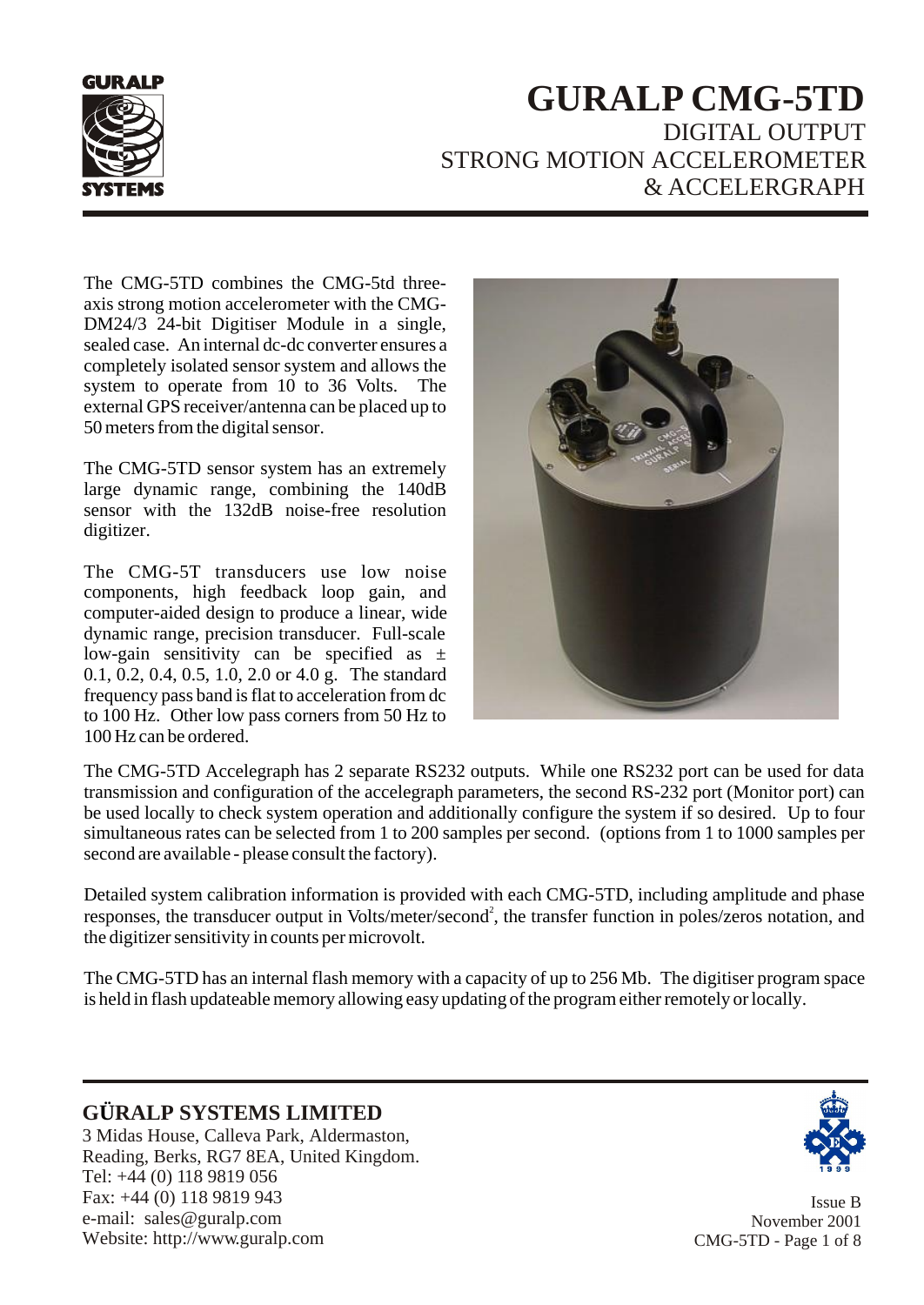It is extremely simple to install the CMG-5TD system, as no sensor levelling is required.

 The CMG-5TD output offsets can be reduced down to the sub millivolt range, they are adjusted electronically without exposing the insides of the accelerometer. The access to the offset adjustment is as simple as removing an 'O' ring sealed cap next to the sensor connector.

It is possible to adjust the sensor offsets remotely when the optional remote centering is specified.

The top cover of the CMG-5TD shows the sensor connectors, these being Analogue output, high and low gain outputs, RS-232 for Data, GPS port and Monitor Port.



#### **SIGNAL AND NOISE LEVELS**

The figure below contains a typical estimate of CMG-5TD transducer noise power plotted as (thick line) non-coherent power for the vertical and horizontal sensors. The USGS Low Noise Model, together with CMG-3T noise, is also plotted as a reference.

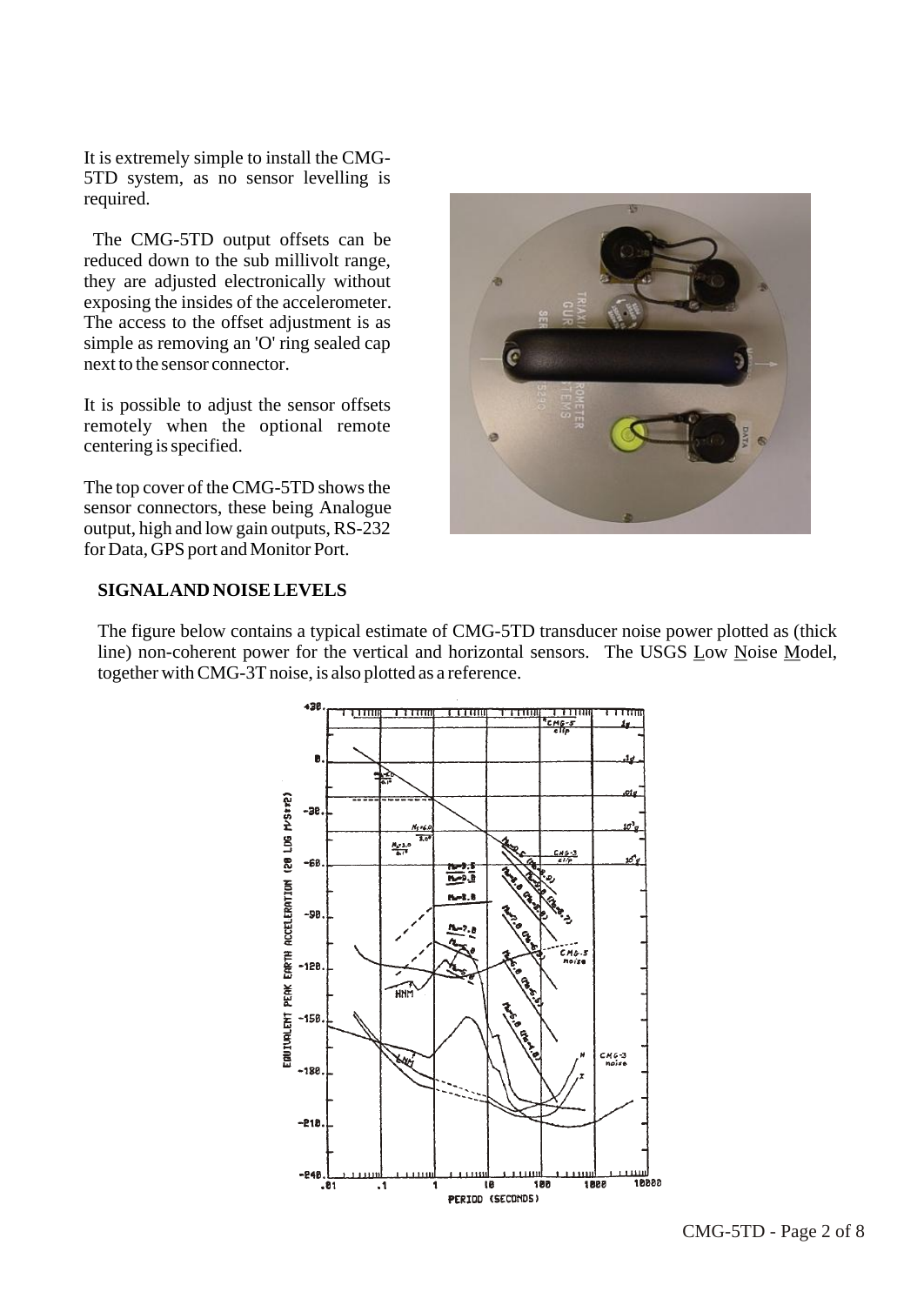## **DOWNHOLE CMG-5TD ACCELEROMETER WITH DOWNHOLE CMG-DM24**



The CMG-5TDB is available as a posthole or downhole package with the downhole version of the CMG-DM24.

The CMG-5TDB sensor can be installed to depths of 100meters (other options are available).

The CMG-5TDB is supplied with remote mass centering mechanism which ensures that the dc-coupled outputs of the accelerometer offset can be reduced to below the micovolt level.

The mass centering mechanism is operated remotely from the CMG-DM24.

### **SOFTWARE:**

#### **SCREAM**

Guralp Systems Ltd SCREAM! software is a real-time packetised software application, which allows the user to acquire, configure, control, monitor and record data from all Guralp systems sensors and digitisers. SCREAM! is the perfect partner for GSL digitisers and digital output broadband sensors. Developed in parallel, they work as a team to provide an intuitive graphical interface to control the digitiser configuration, digitiser parameters and broadband seismometer commands. Sample rates, baud rates, triggering parameters, trigger band-pass filtering, storage and many other parameters are controllable using the mouse. Broadband sensor locking, unlocking and centering are achieved using point-and-click operations, which is particularly useful for borehole and cabled ocean bottom digital broadband seismometers, and duplex telemetered networks where the instrument is at a remote site. Sensor calibration, with adjustable amplitude and duration of the sinewave or squarewave signal can be initiated from the interactive display.

It provides information about the complete broadband system in a convenient way. The data port of the digitiser allows the user to monitor the data without any loss to the data storage process. If the user has Matlab installed INSTANT sensor PSD, Self-Noise and coherence information can be calculated giving immense confidence regarding the status of the Instrument. Further details about this functionality are printed in the SCREAM datasheet.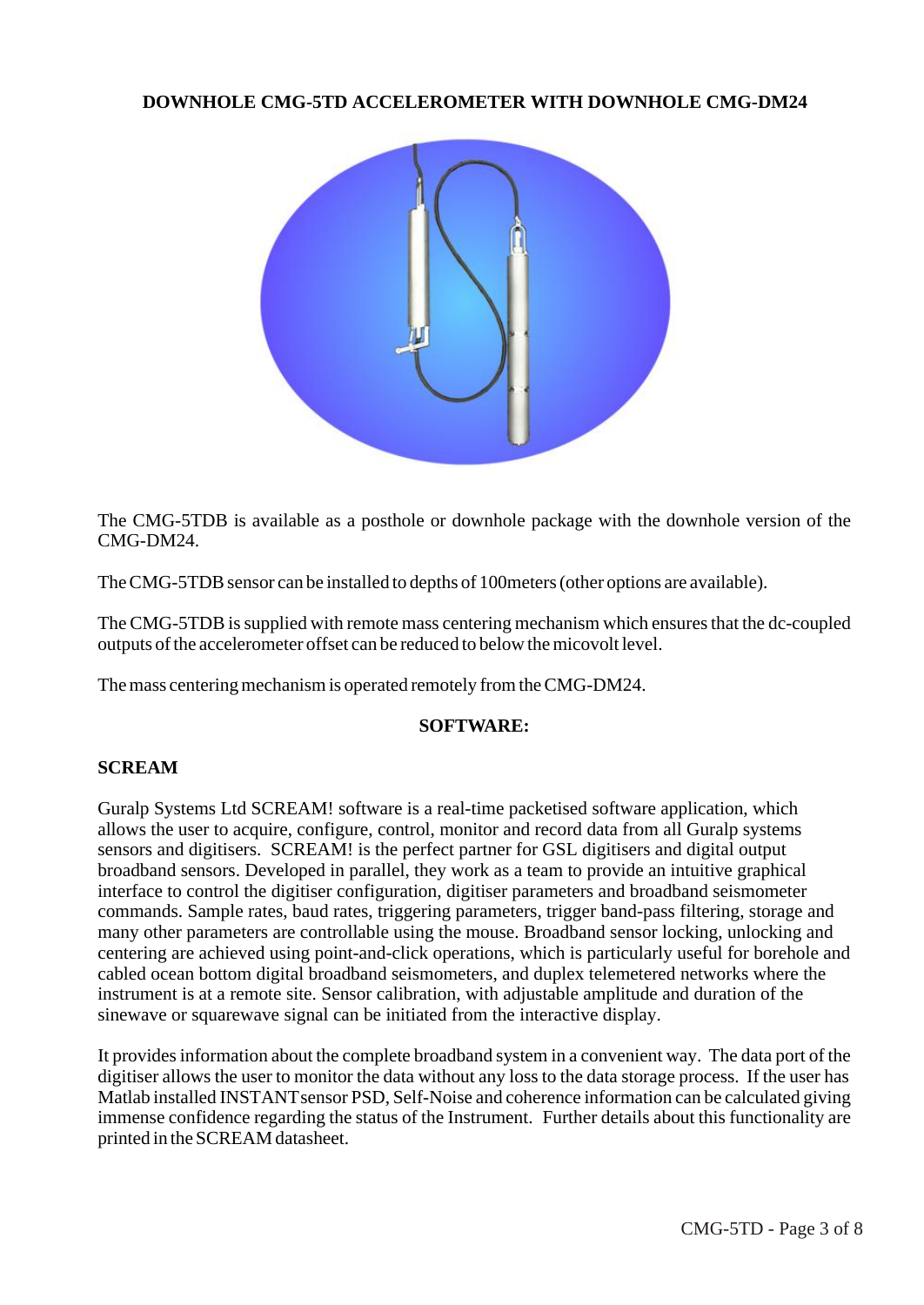By simply typing in the instrument gains and digitiser scaling, the user can quickly plot the digitizers Power Spectral Density with ideal digitizer noise curves, Total Harmonic Distortion and Crosstalk between the two selected channels. It will also run system tests and plot the Coherence and PSD of both channels; or the self noise of either channel, in velocity or acceleration, referenced to ground motion, with the NLNM as a reference.

The plot shows the power spectral density of Ground motion of data highlighted in SCREAM to give instant idea of quality of signal.



## **TRIGGERING**

In it's standard configuration the digitiser outputs continuous data at a user-selectable sample rate. An additional powerful feature of the digitiser is the ability to simultaneously run a STA/LTA event triggering algorithm in parallel with the continuous acquisition. This permits the system to record continuously at a relatively low sample rate, and record at a much higher sample rate during short periods when triggered. Parameters controlling the triggering algorithm, and controlling the data output once the system is triggered, are all selectable by the user, permitting the maximum flexibility of operation and the most efficient use of available storage space.

Shown below in the upper window, is an example of a data stream recording over a two month period. Two seismic events are shown highlighted in the two lower windows which, given suitable triggering parameters, can be recorded in greater detail at a higher sampling rate of upto 200 samples per second. (Upto 1000sps available please consult factory)



Triggering of all three components from vertical channel 100Hz tap, filter from 5 to 45 Hz Sta = 1, Lta = 50, Sta/Lta = 10, pre-trigger = 40, post-trigger =  $70$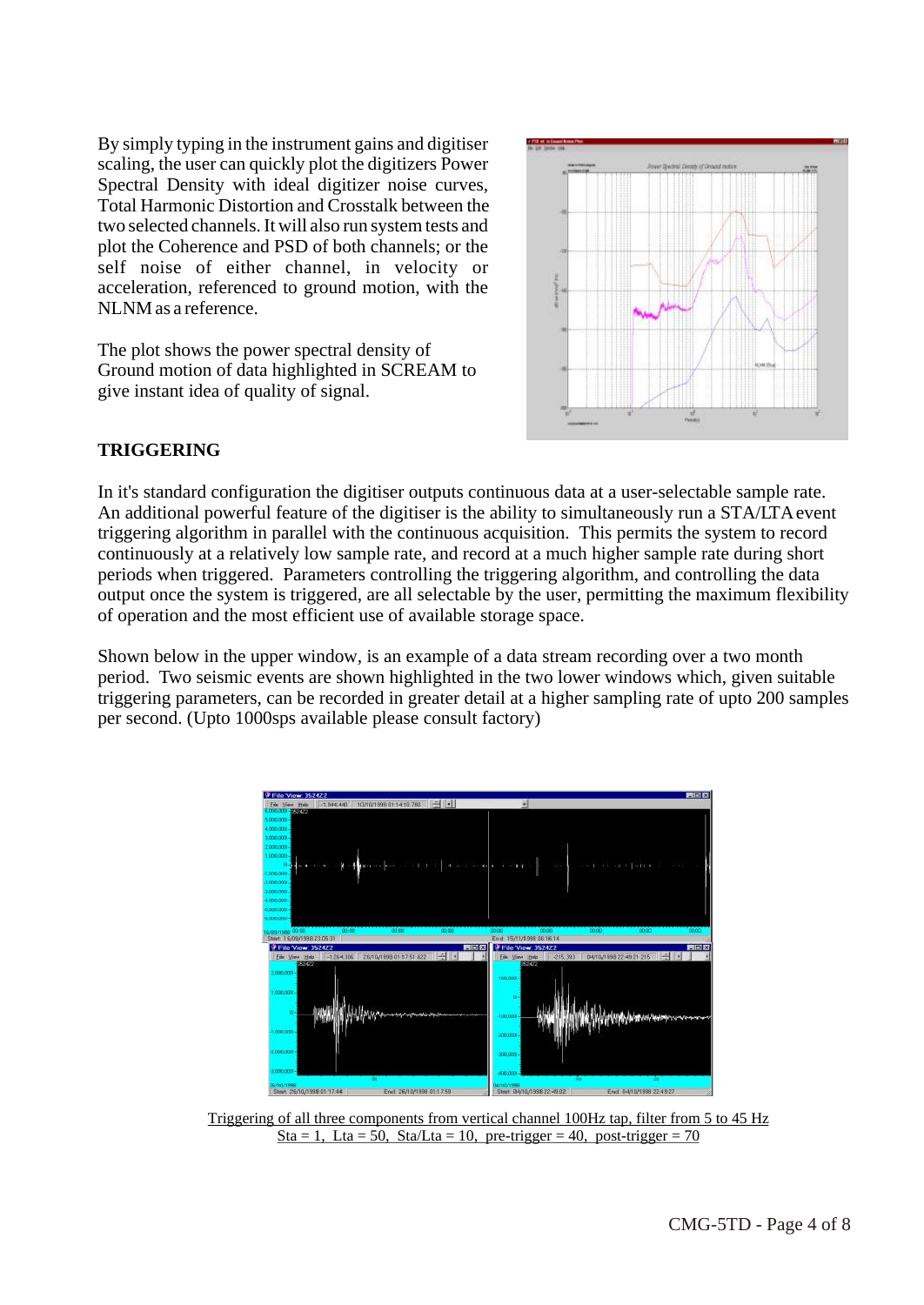# **CMG-5TD TRANSDUCER SPECIFICATIONS**

| <b>Outputs and Response</b><br>Output options (specify):                                                                                                                                         | 0.5g<br>0.4g<br>1g<br>0.2g<br>0.1 <sub>g</sub><br>4g<br>2g                                                                                                                  |
|--------------------------------------------------------------------------------------------------------------------------------------------------------------------------------------------------|-----------------------------------------------------------------------------------------------------------------------------------------------------------------------------|
| Dynamic range for 2g full-scale:<br>0.005 to 0.05 Hz<br>3 to 30 Hz<br>Standard frequency band:<br>Optional low pass corner:<br>Linearity:<br>Cross axis rejection:<br>Clip level and self noise: | >140dB<br>$>130$ dB<br>dc to 100Hz (-3dB point)<br>50, 100 or 200 Hz<br>0.1% of full scale<br>$0.001$ g/g<br>See plot on Page 3.                                            |
| <b>Calibration Controls</b>                                                                                                                                                                      |                                                                                                                                                                             |
| Closed loop response:                                                                                                                                                                            | Calibration signal is injected into the feedback network of the<br>sensor                                                                                                   |
| <b>Calibration Signal</b>                                                                                                                                                                        | Sine wave -0.001 Hz to 10 Hz (amplitude adjustable)<br>Square wave or step response. (amplitude adjustable)<br>The Calibration signal is injected through the CMG-<br>DM24. |
| DC offset adjustment (remote dc null):                                                                                                                                                           | Standard instrument manual operation.<br>Optional Remote DC null (as in borehole system).                                                                                   |
| <b>Physical</b>                                                                                                                                                                                  |                                                                                                                                                                             |
| Lowest spurious resonance:                                                                                                                                                                       | 450Hz                                                                                                                                                                       |
|                                                                                                                                                                                                  |                                                                                                                                                                             |



# *Construction*

*The CMG-5TD employs solid body technology along with surface mount and discrete electronics for Robust and reliable design.*



CMG-5TD - Page 5 of 8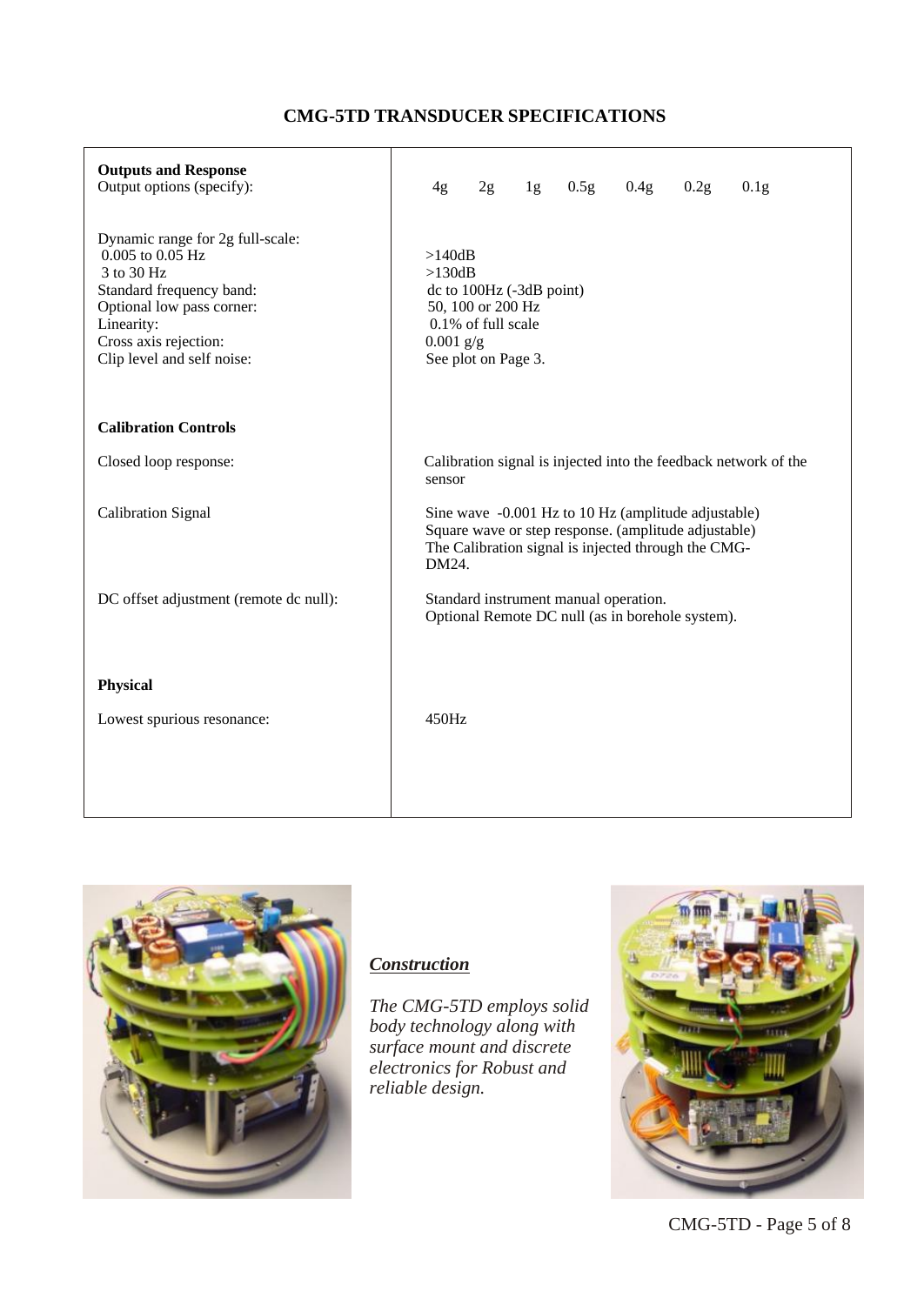### **CMG-5TD DIGITIZER SPECIFICATION**

| <b>Seismic channels</b>            |                      |                                                                                 |
|------------------------------------|----------------------|---------------------------------------------------------------------------------|
| Number of channels                 |                      | 3@ 24-bits                                                                      |
| Inputs                             |                      | Differential with transient protection                                          |
|                                    |                      |                                                                                 |
|                                    |                      | $+/- 10$ Volts input range                                                      |
| Input Impedance                    |                      | 1 M Ohms, 10 nano Farad                                                         |
| Common Mode Rejection              |                      | 120 dB at 10Hz                                                                  |
|                                    |                      |                                                                                 |
|                                    |                      |                                                                                 |
| <b>GPS</b>                         | $\ddot{\cdot}$       | External GPS (CMG-GPS2)                                                         |
|                                    |                      | GPS can be connected with 50 metres of cable                                    |
| <b>GPS</b> Power                   |                      | Supplied via the GPS connector on the digitizer                                 |
| <b>GPS</b> Time Format             |                      | <b>NMNI</b>                                                                     |
|                                    |                      |                                                                                 |
| <b>Sensor Control Functions</b>    |                      | Calibration Enable - Vertical North/South,                                      |
|                                    |                      | East/West                                                                       |
|                                    |                      |                                                                                 |
|                                    |                      | (can be enabled individually)                                                   |
|                                    |                      |                                                                                 |
| <b>Sensor Calibration Signal</b>   | :                    | Amplitude and frequency adjustable - sine or                                    |
|                                    |                      | square wave                                                                     |
|                                    |                      |                                                                                 |
| <b>Digital Signal Processor</b>    |                      |                                                                                 |
| Type and Speed                     | $\ddot{\cdot}$       | M56002, 20 MHz                                                                  |
| Hardware Sampling Rate             |                      | $2$ kHz                                                                         |
| Selectable Sample Output Rates     |                      |                                                                                 |
| available from the DSP             | $\ddot{\phantom{a}}$ | Up to four separate rates are available. User                                   |
|                                    |                      | selects each in serial, beginning with 200 sps                                  |
|                                    |                      |                                                                                 |
|                                    |                      | and dividing the prior rate by 2,3,4,5,8,10 or 20.                              |
|                                    |                      | Examples: 200, 100, 50, 10 sps or 100, 40, 20,                                  |
|                                    |                      | 4, 1 sps. The sample rates must be even integers.                               |
|                                    |                      | (1 to 1000 sps available, consult factory for                                   |
|                                    |                      | more details).                                                                  |
| Anti-alias Filters                 |                      | 3 pole                                                                          |
| Low Pass Filters                   |                      | <b>FIR</b>                                                                      |
| Out of Band Rejection              |                      | 140dB                                                                           |
| In band ripple                     |                      | $-140dB$                                                                        |
| <b>Trigger Modes</b>               |                      | STA/LTA (additional triggers available, contact                                 |
|                                    |                      | factory).                                                                       |
|                                    |                      |                                                                                 |
|                                    |                      |                                                                                 |
| <b>Digitizer Performance</b>       |                      |                                                                                 |
| <b>Standard Output Format</b>      |                      | 24 bits                                                                         |
| Noise-free Resolution, NPR         |                      | 22.5-bits@20 sps, 21.5-bits@100 sps                                             |
| <b>Absolute Accuracy</b>           |                      | Standard - 0.5%, Optional - 0.1%                                                |
| <b>Type</b>                        |                      | 5th order single bit low pass noise shaper                                      |
| <b>Analogue Transducer Outputs</b> |                      | 3-C signals                                                                     |
|                                    |                      |                                                                                 |
| <b>Clock</b>                       |                      |                                                                                 |
| Oscillator                         |                      | Standard - $8 \times 10^{-7}$ , Optional (oven-controlled) - $5 \times 10^{-8}$ |
| Interface for External Receiver    |                      | <b>GPS</b>                                                                      |
| Sync for External Receiver         |                      | < 100                                                                           |
|                                    |                      |                                                                                 |
|                                    |                      |                                                                                 |
| <b>Output Options</b>              |                      |                                                                                 |
| <b>RS232</b>                       |                      | 100m                                                                            |
| <b>RS422</b>                       |                      | $1$ Km                                                                          |
| Optical                            |                      | 10 Km                                                                           |
| Short Haul modem                   |                      | 10Km (dependant upon baud rates and cable type).<br>$\ddot{\cdot}$              |
|                                    |                      |                                                                                 |
|                                    |                      |                                                                                 |
|                                    |                      |                                                                                 |
|                                    |                      |                                                                                 |
|                                    |                      |                                                                                 |
|                                    |                      |                                                                                 |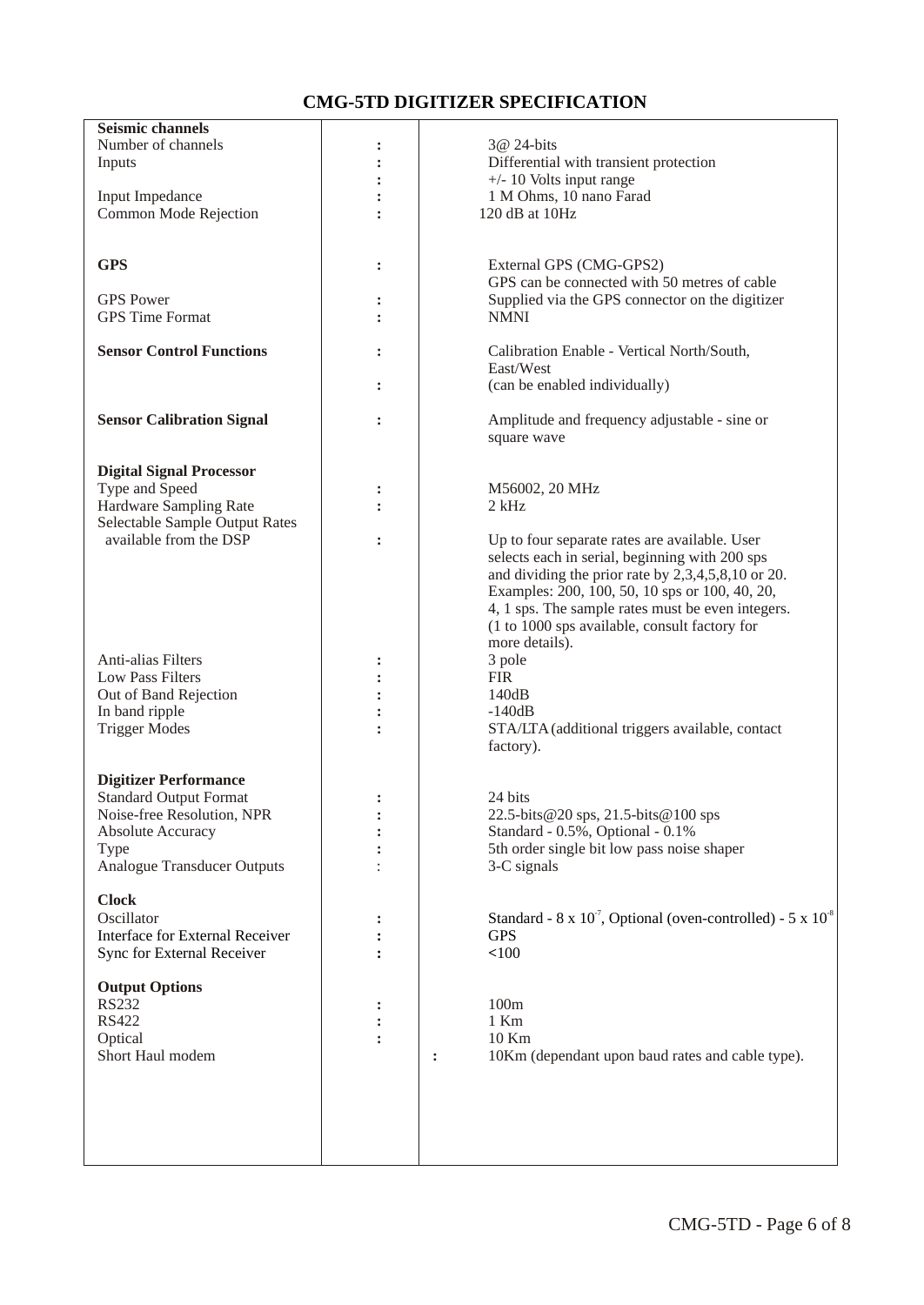### **CMG-5TD SYSTEM SPECIFICATION**

| <b>Physical</b><br>Diameter<br>Height<br><b>Operating Temperature Range</b><br>Pressure jacket material<br>Weights:<br>Triaxial: | $\bullet$<br>٠<br>$\bullet$ | $168$ mm $(6.6 \text{ in})$<br>160mm(6.3 in)<br>$-20C$ to $+65C$<br>Hard anodised aluminium<br>$4.5$ Kg |
|----------------------------------------------------------------------------------------------------------------------------------|-----------------------------|---------------------------------------------------------------------------------------------------------|
| <b>Top Cap Connectors</b><br>Digital Outputs and Power (RS232)<br><b>GPS</b> Input                                               | $\ddot{\cdot}$              | KPT02E12-10P<br>KPT02E12-10P                                                                            |
| <b>Power</b><br><b>Customer Power Supply</b><br>Current at 12 Vdc                                                                | $\ddot{\cdot}$              | $+10$ to 36 Vdc (Isolated)<br>$185 \text{ mA}$                                                          |
|                                                                                                                                  |                             |                                                                                                         |

#### Optional CMG-5TD Baseplate

The CMG-5TD can be provided optionally with a specially designed mounting plate. The mounting plate consists of two 'rings'. One is securing fastened to the base of the instrument using the mount locations of the instruments feet. The second 'ring' which includes a leveling device to give  $+/- 5$ degrees of leveling is bolted using one central fixing hole to the ground. The instrument is then coupled to this plate via a series of screws.